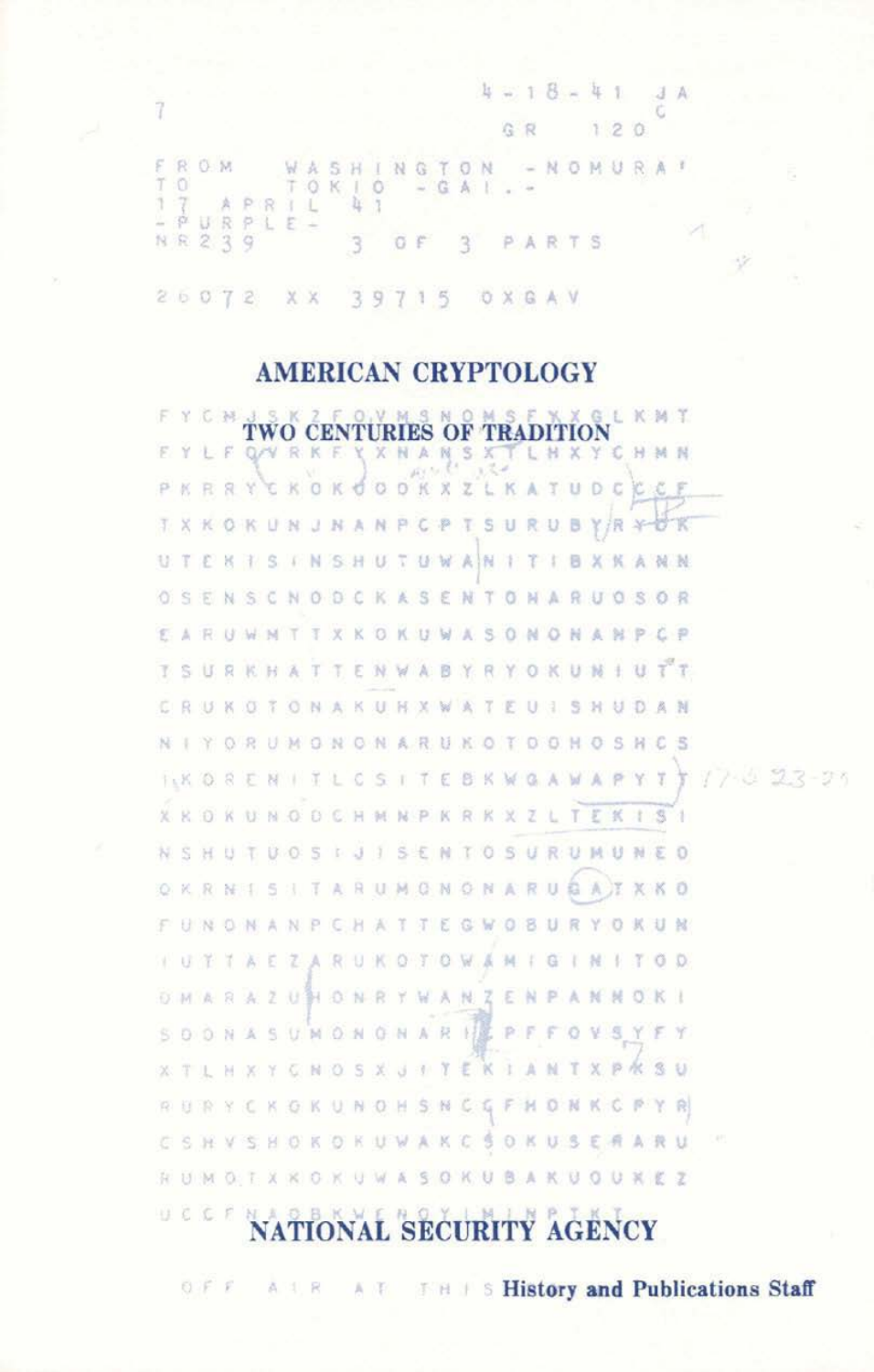Although the National Security Agency is only thirty years old (established by order of President Harry S. Truman in 1952), the functions it performs have been part of human history for thousands of years. The need to safeguard one's own communications while attempting to produce intelligence from foreign communications has long been a recognized part of governmental activity.

In the American experience, cryptologic efforts can be traced to the very beginnings of the American nation. George Washington employed Elbridge Gerry (later Vice President of the United States) to solve the suspected cryptograms of a Tory spy, Dr. Benjamin Church. Thomas Jefferson included the making of codes and ciphers among his many interests, putting his efforts to use in both private correspondence and public business. One of his inventions, the cipher wheel, has been described as being in "the front rank" of cryptologic inventions.

The American Civil War created a new urgency for techniques in both cryptography (the manufacture of codes and ciphers) and cryptanalysis (the breaking of codes and ciphers). It also introduced new elements into both processes - telegraphy and significant advances in the use of signal flags and torches. These methods of transmitting information permitted rapid communication from one outpost to another or from a commander to his subordinates, but also brought with them new dangers of the loss of that information to an enemy. Both sides considered telegraph lines major targets and attempted either to cut or tap them.

Cryptology again proved to be of great significance in the First World War, as evidenced by British decryption of the famous Zimmermann Telegram. In an effort to keep the United States from playing an effective role in the war in Europe, Germany offered Mexico the opportunity to regain Texas and other territories lost to the United States during the nineteenth century, in return for a Mexican declaration of war against the U.S. The telegram backfired, as its release by British authorities brought the U.S. closer to war with Germany. Tactically, the First World War introduced wireless communications to the battlefield, increasing flexibility but making codes and ciphers even more essential in guaranteeing security.



U.S. **Army cipher device M- 94, developed in the 1920s. The M-94 was virtually identical in principle to Jefferson's cipher wheel.**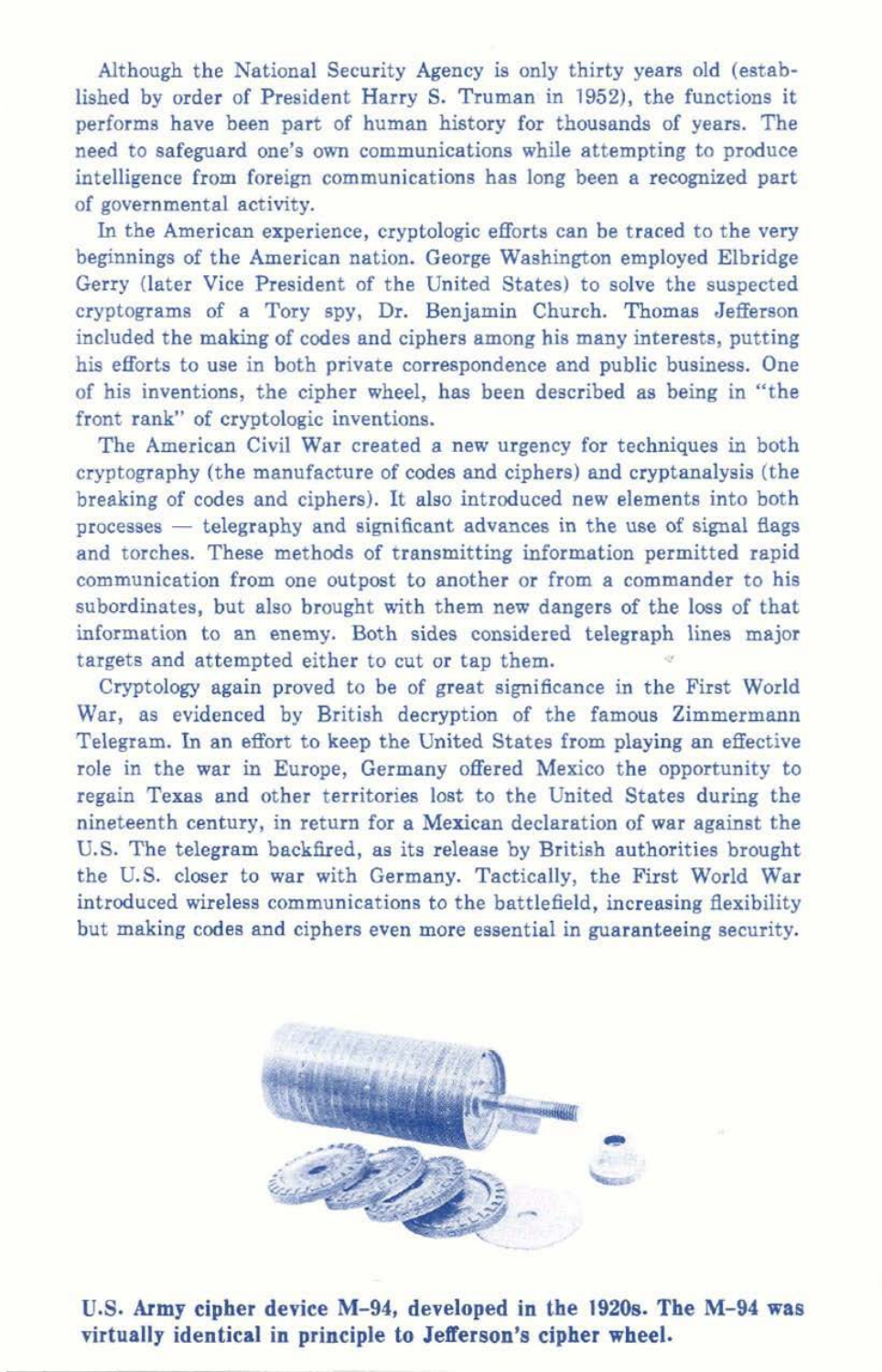

German Enigma, Four-Wheel Naval Model.

After the armistice of 1918, the United States maintained modest but significant cryptologic establishments in the Navy and War Departments, along with an interdepartmental effort conducted in New York and headed by Herbert 0. Yardley. In 1929 Secretary of State Henry Stimson withdrew financial support for Yardley's "American Black Chamber," and communications security (COMSEC) and communications intelligence (COMINT) became once again a largely military function. Under the direction of William F. Friedman, the Army's Signal Intelligence Service and its Navy counterpart, Op-20G, overcame limited resources to make truly outstanding contributions to cryptology. By the time the United States entered the Second World War, American cryptologists had penetrated Japanese diplomatic ciphers, and during the war assisted their British colleagues in the exploitation of German communications, while at the same time providing secure communications equipment for American commanders and policy makers. In actions ranging from the great naval battles of the Pacific to the invasions of North Africa and Western Europe, American cryptanalysis and cryptography provided information vital to the eventual Allied victory.

The postwar era opened with an emphasis on "economy and efficiency," resulting in cutbacks in all areas of national defense, including COMlNT and COMSEC. In some ways, this belt tightening proved beneficial, as steps were taken to eliminate duplication and adapt the cryptologic establishment to the realities of America's position as a permanent world power. The creation of the Department of Defense and the Central Intelligence Agency reflected the desire for unified national coordination and direction of important defense and security matters. In 1949, President